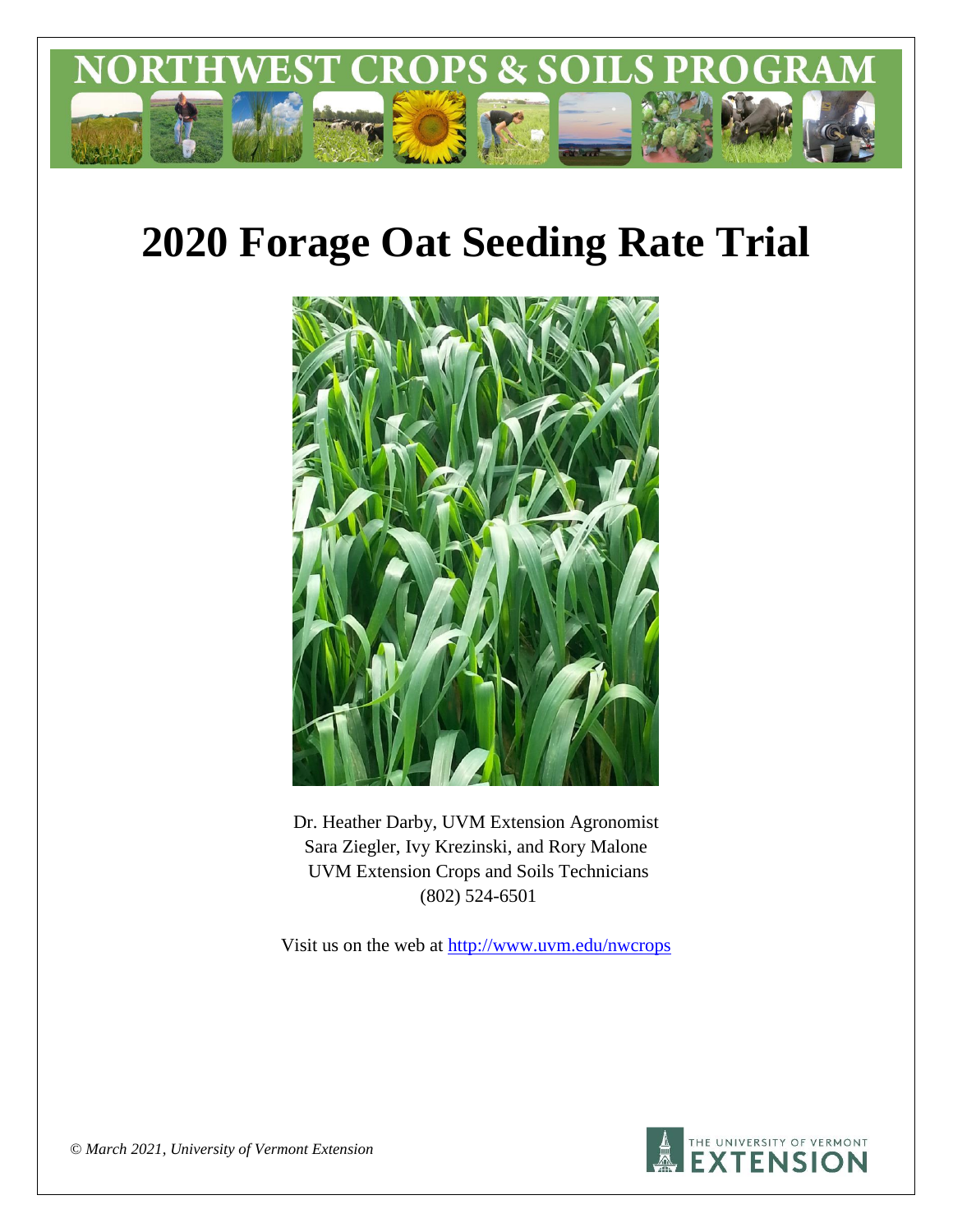#### **2020 FALL FORAGE OAT SEEDING RATE TRIAL Dr. Heather Darby, University of Vermont Extension [heather.darby\[at\]uvm.edu](mailto:heather.darby@uvm.edu?subject=2013%20Long%20Season%20Corn%20Report)**

In 2020, the University of Vermont Extension's Northwest Crop and Soils Program evaluated the performance of forage oats planted at various seeding rates. In the Northeast, cool season perennial grasses dominate pastures and hay meadows that farmers rely on. Often times during the fall months, the perennial pasture will decline in yield and quality. The addition of cool season annual forages, such as oats, into the grazing system during this time may help improve the quality and quantity of forage. To maximize fall forage yields, farmers want to know if they should increase seeding rates. To determine if higher seeding rates of oats will boost fall forage production, a trial was initiated in the fall of 2020 to evaluate oat seeding rates from 75 to 200 lbs per acre.

## **MATERIALS AND METHODS**

The trial was established at Borderview Research Farm in Alburgh, VT, and the plot design was a randomized complete block with four replications (Table 1). The soil type was Benson rocky silt loam with 5 to 8 percent slopes. Previous crops in the 2020 field season were barley and oats harvest for grain. Six seeding rates of the forage oat variety Everleaf 126 were the treatments.

| <b>Location</b>                     | <b>Borderview Research Farm - Alburgh, VT</b> |  |  |  |
|-------------------------------------|-----------------------------------------------|--|--|--|
| Soil type                           | Benson rocky silt loam with 5 to 8% slopes    |  |  |  |
| <b>Previous crop</b>                | Spring barley and oats                        |  |  |  |
| <b>Tillage operations</b>           | Chisel plow, disk and spike tooth harrow      |  |  |  |
| <b>Planting equipment</b>           | Great Plains Cone seeder                      |  |  |  |
|                                     | 75                                            |  |  |  |
|                                     | 100                                           |  |  |  |
| <b>Treatments (seeding rates in</b> | 125                                           |  |  |  |
| $\text{lbs}$ ac <sup>-1</sup> )     | 150                                           |  |  |  |
|                                     | 175                                           |  |  |  |
|                                     | 200                                           |  |  |  |
| <b>Replications</b>                 | 4                                             |  |  |  |
| Plot size (ft)                      | 5 x 20                                        |  |  |  |
| <b>Planting date</b>                | $20-Aug$                                      |  |  |  |
| <b>Harvest date</b>                 | $14$ -Oct                                     |  |  |  |

**Table 1. Forage oat seeding rate trial management, Alburgh, VT, 2020.**

The seedbed was chisel plowed, disked, and finished with a spike tooth harrow. The trial was planted with a cone seeder on 20-Aug into 5' x 20' plots. On 14-Oct, oat height was measured in three random locations in each plot. The plots were then harvested using a Carter flail forage harvester equipped with a scale in a 3' x 20' area and the plot weight recorded. An approximate 1 lb subsample of the harvested material was collected and dried to determine dry matter content and calculate dry matter yield.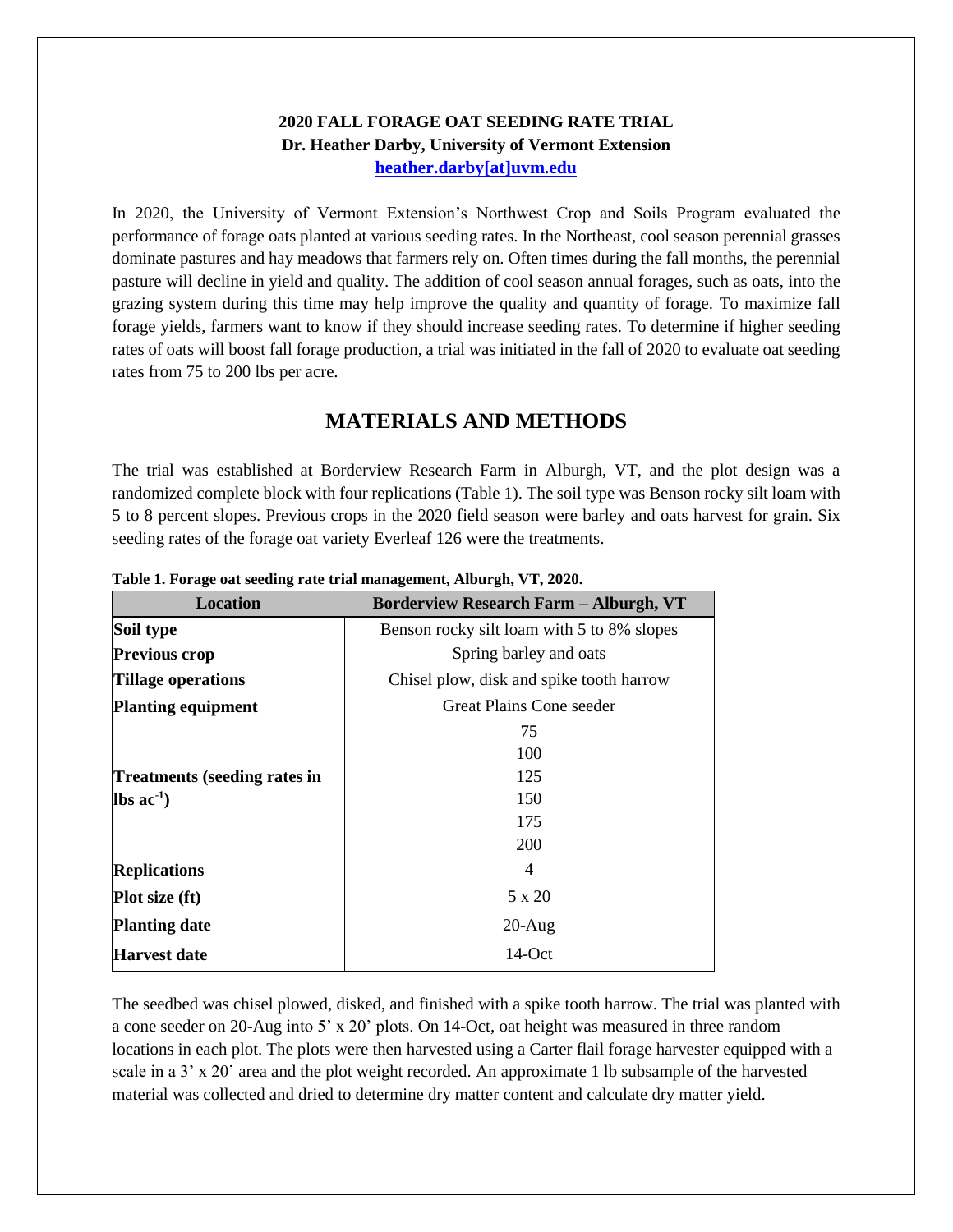Variations in yield and quality can occur because of variations in genetics, soil, weather and other growing conditions. Statistical analysis makes it possible to determine whether a difference among varieties is real, or whether it might have occurred due to other variations in the field. At the bottom of each table, a LSD value is presented for each variable (i.e. yield). Least Significant differences (LSD's) at the 10% level of probability are shown. Where the difference between two varieties within a column is equal to or greater than the LSD value at the bottom of the column, you can be sure in 9 out of 10 chances that there is a real difference between the two varieties. Treatments that were not significantly lower in performance than the

highest value in a particular column are indicated with an asterisk. In this example, A is significantly different from C but not from B. The difference between A and B is equal to 1.5, which is less than the LSD value of 2.0. This means that these varieties did not differ in yield. The difference between A and C is equal to 3.0, which is greater than the LSD value of 2.0. This means that the yields of these varieties were significantly different from one another. The asterisk indicates that B was not significantly lower than the top yielding variety.

| Yield  |
|--------|
| 6.0    |
| $7.5*$ |
| $9.0*$ |
| 2.0    |
|        |

#### **RESULTS**

Weather data was recorded with a Davis Instrument Vantage Pro2 weather station, equipped with a WeatherLink data logger at Borderview Research Farm in Alburgh, VT (Table 2).

|                                   | August | September | October        |
|-----------------------------------|--------|-----------|----------------|
| Average temperature $(^{\circ}F)$ | 68.8   | 59.2      | 48.3           |
| Departure from normal             | 0.01   | $-1.33$   | 0.19           |
|                                   |        |           |                |
| Precipitation (inches)            | 6.77   | 2.75      | 3.56           |
| Departure from normal             | 2.86   | $-0.91$   | 0.00           |
|                                   |        |           |                |
| Growing Degree Days (base 41°F)   | 860    | 564       | 291            |
| Departure from normal             |        | $-27$     | $\blacksquare$ |

**Table 2. Weather data for Alburgh, VT, 2020.**

Based on weather data from a Davis Instruments Vantage Pro2 with WeatherLink data logger.

Historical averages are for 30 years of NOAA data (1981-2010) from Burlington, VT.

Temperatures were approximately normal in August and October, but were slightly below average in September. Although the earlier summer months had been very hot and dry, rainfall finally arrived in August with 2.86 inches above normal accumulating. Following these rain events, rainfall was approximately average in September and October. From August through October, there were an accumulated 1715 Growing Degree Days (GDDs) at a base temperature of 41° F, which is 23 fewer GDDs than the 30-year normal. In general, conditions were favorable for forage growth.

Planting forage oats at seeding rates ranging from 75 lbs  $ac^{-1}$  up to 200 lbs  $ac^{-1}$  performed statistically similarly in terms of height, dry matter content, and yield (Table 3). The average dry matter yield was 1.14 tons ac-1 with no significant difference between any of the treatments, even when the seeding rate was more than doubled. Increasing seeding rate also did not impact oat growth or maturity with heights averaging